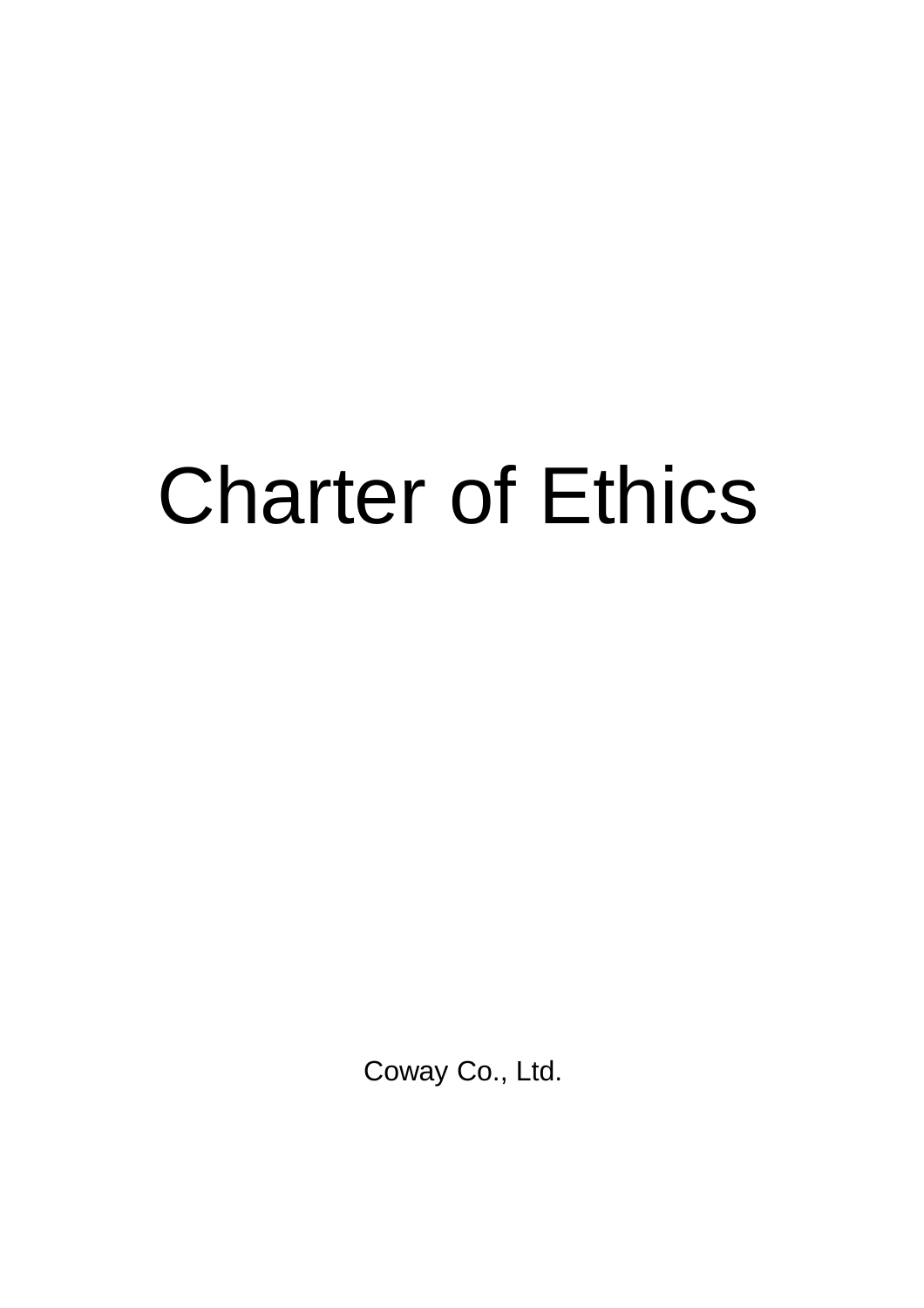# **Charter of Ethics**

Coway practices the Clean Coway Culture for customer satisfaction, which adds value to daily life. As executives and employees of Coway, a global environmental company, we observe the basic principles of ethical practices and activities to earn and preserve the public's trust.

#### **1. Customer Respect**

We promote the rights and interests of our customers with the best products and services; we value and protect customer information, and we keep our promises to our customers.

#### **2. Shareholder Protection**

We preserve and increase shareholder assets by steadfastly improving our financial structure through maximizing management efficiency.

#### **3. Win-Win with Partners**

We trade with our partners on an equal footing so that we can develop in a balanced way and complement each other's growth while prohibiting any form of conduct that undermines free and fair trade.

## **4. Maturity of Executives and Employees**

We respect executives and employees as autonomous and creative persons, maintain a mature ethical culture based on understanding and trust, and are committed to preventing sexual harassment. We maintain fair relationships with all stakeholders by complying with standards of business transparency and the relevant laws and regulations, reject any illegal use of information and unfair practices, and do not accept or provide any illicit benefits.

## **5. Social Development**

As an environmental company, we take the lead in environmental protection by thoroughly complying with the relevant laws and regulations and contributing to society through cultural and welfare projects that reflect our commitment to maintaining an honest corporate culture that is trusted by the public.